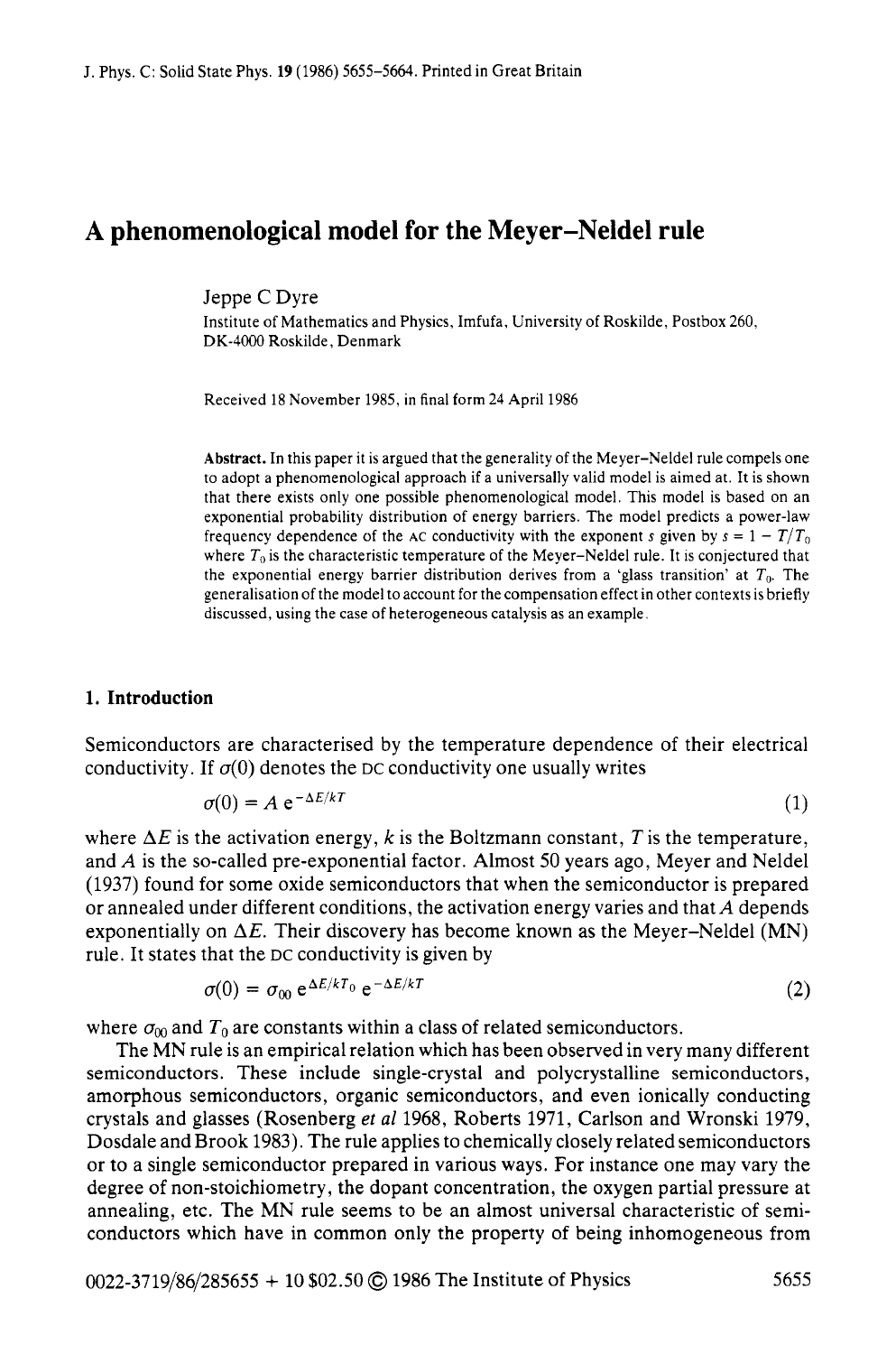some point of view (Irsigler et *a1* 1983). But the relation is even more general than that. In a number of rate processes it is found that the pre-exponential factor *A* of the reaction rate depends itself exponentially on the activation energy:  $A \propto \exp(\Delta E / kT_0)$ , just as in (2). This phenomenon is usually referred to as the compensation effect, but it has also been called the Constable law, the isokinetic relationship or the  $\theta$ -rule (Exner 1964, Khait 1983). **A** thoroughly studied example is the compensation effect in heterogeneous catalysis which has been reviewed by Galwey (1977). The compensation effect has also been observed by e.g. thermionic emission of electrons from a metal (Vanselow 1985), diffusion in solids (Dienes 1950, Shinar et *a1* 1984), annealing time of irradiated silicon (Fang 1969), viscosity of aqueous solutions (Good and Stone 1972), decomposition of solids (Zsako *er a1* 198l), and a number of biophysical, biochemical and biological systems (Rosenberg et *a1* 1971, Tomlinson 1983).

In this paper the starting point is the observation that one is forced to adopt a phenomenological approach if the many occurrences of the MN rule are believed to have a single common origin. The occurrence of the compensation effect in other contexts even more emphasises the need for a phenomenological approach. While the paper is almost exclusively about the MN rule in semiconductors, the model to be proposed can be generalised immediately to deal with the compensation effect in other rate processes, as will be briefly commented upon in § 6.

The paper is organised as follows. Section 2 argues for the need for a phenomenological model and derives the basic feature of such a model, an exponential probability distribution of energy barriers. In § 3 the simple mathematics of the model is developed. It will be shown that the model predicts a correlation between the MN rule and the **AC** properties of the semiconductors. In § 4 the model predictions are compared to experiment. In § *5* it is conjectured that the exponential energy barrier distribution is a consequence of a glass transition. Section 6 deals with the generalisation of the model to account for the compensation effect in other rate processes, exemplified by the case of heterogeneous catalysis. **A** final discussion is given in § **7.** 

## **2. The phenomenological approach**

Several models have been proposed to explain the MN rule. Busch (1950) suggested that the MN rule in extrinsic broad band semiconductors is due to a freezing of the donor concentration during cooling after the preparation. The MN rule in amorphous or polycrystalline semiconductors may derive from an exponential tailing of the majority band states as suggested by Roberts (1971) and by Cohen *et a1* (1984), or it may be due to a long-ranged electrostatic random potential (Overhof 1984). **As** regards the MN rule in organic semiconductors, Kemeny and Rosenberg (1970) proposed a model where electrons or polarons tunnel through intermolecular barriers from activated energy states of the organic molecules. For ionic conductors it has been argued that the MN rule is an approximate relation valid for ionic crystals with either Frenkel, Schottky or interstitial disorder (Dosdale and Brook 1983). It has even been suggested that the MN rule may be a spurious effect due to a thin rectifying layer at the electrode-solid interface (Roberts 1971).

It is of course perfectly possible that the MN rule has many different explanations, each valid for only a limited class of solids. But in view of the generality of the phenomenon it seems more likely that there is a single, general explanation. However, if a single model of the MN rule is to be universally valid, it can not relate directly to the microscopic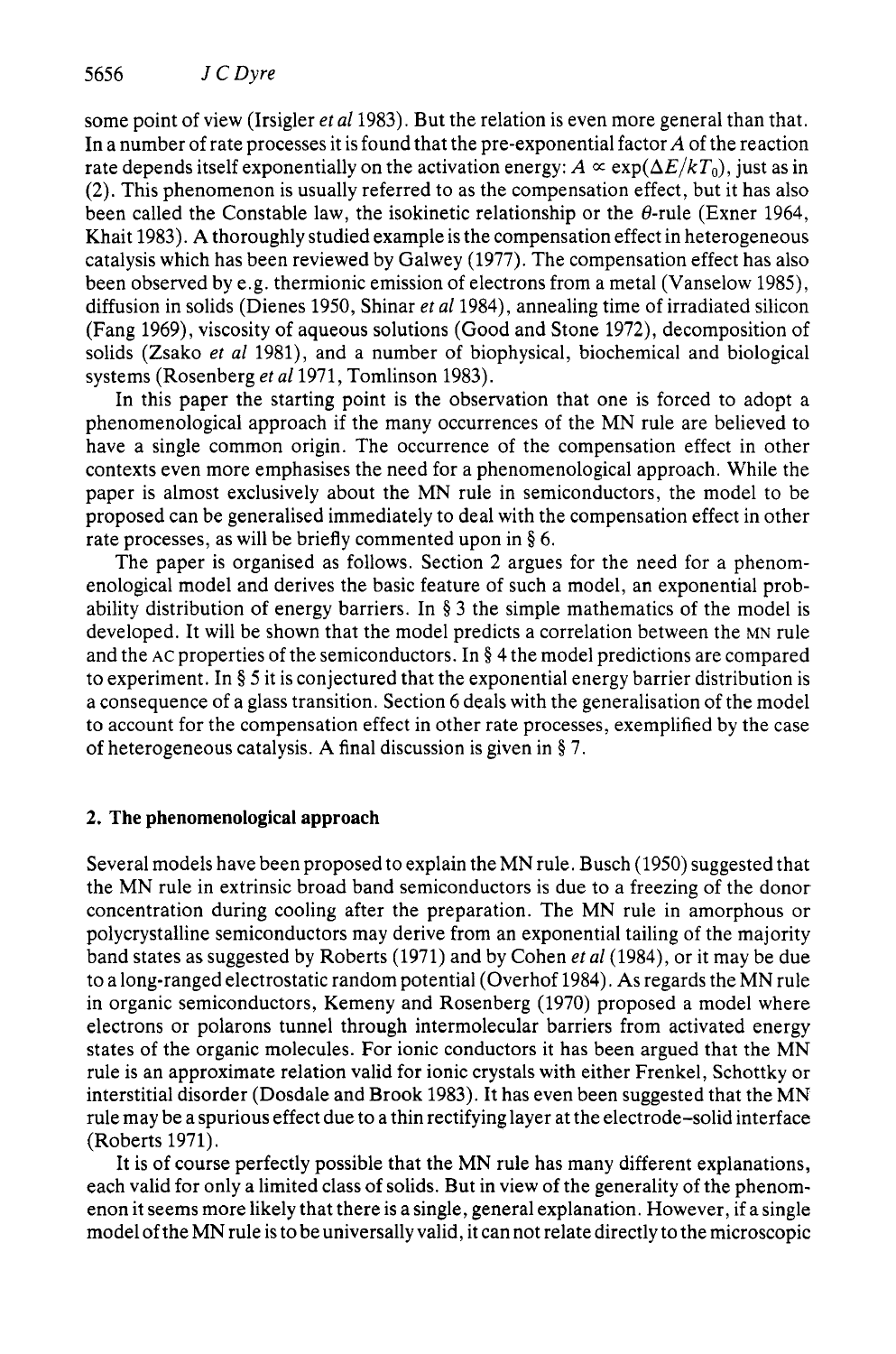details of the conduction process; it must be a phenomenological model. This is an important, though obvious, conclusion. It will be shown below that once the phenomenological approach is accepted there is only one possible model.

Proceeding now to derive the basic feature of a phenomenological model for the MN rule, we recall that the rule has been observed in both electronically, polaronically and ionically conducting solids. The only way to describe these different cases by a single model is to use a hopping model, i.e. to regard the conduction process as mediated by hopping of localised charge carriers (to be referred to as 'quasi-particles'). In order to arrive at the simplest possible model, the quasi-particles will be assumed to be noninteracting. Thus, all many-body effects and effects of Fermi statistics are ignored. This is the basic assumption of the present model and it is because of this assumption the model is referred to as 'phenomenological'. Now, the single common feature of the many occurrences of the MN rule is an element of *disorder* from some point of view (Dewsberry 1975, Irsigler et *a1* 1983). Disorder can easily be built into a hopping model via a probability distribution  $p(\tau)$  of waiting times  $\tau$  at each quasi-particle site (Scher and Lax 1973). It is known from **AC** conductivity measurements on numerous disordered semiconductors that there is always a maximum waiting time  $\tau_{\text{max}}$ , corresponding to the frequency below which the conductivity becomes frequency independent. On the other hand, there is no minimum waiting time  $\tau_{\min}$  of any relevance to this problem (i.e.  $\tau_{\min} \simeq$  $10^{-12}$  s). Thus, in the phenomenological model a solid is completely characterised by the two entities:  $p(\tau)$  and  $\tau_{\text{max}}$ . A class of MN-related solids must have something in common. It is physically obvious that the DC conductivity depends strongly on  $\tau_{\text{max}}$  so the common entity must be  $p(\tau)$ .

Having reached the conclusion that different MN-related solids have the same  $p(\tau)$ but different  $\tau_{\text{max}}$ , the next step is to ask what can be learned about  $p(\tau)$  from (2)—the Meyer-Neldel rule. The DC conductivity is proportional to the diffusion constant which by Einstein's equation is proportional to the mean-square displacement per unit time of a quasi-particle. The DC conductivity is thus proportional to  $\lim_{N\to\infty} N/\tau_{N}$  where  $\tau_{N}$  is the time taken for  $N$  jumps, that is

$$
\sigma(0) \propto \langle \tau \rangle^{-1} \tag{3}
$$

where  $\langle \ \rangle$  denotes an average over  $p(\tau)$  (all jump-jump correlations are ignored). The quasi-particle jumps are thermally activated so  $\tau$  is determined by an energy barrier  $\Delta E'$ 

$$
\tau = \tau_0 e^{\Delta E'/kT}
$$
 (4)

where  $\tau_0$  is a microscopic time  $(\tau_0 \approx 10^{-12} \text{ s})$ . The maximum waiting time  $\tau_{\text{max}}$  corresponds to a maximum energy barrier  $\Delta E_t$ , while the minimum energy barrier is approximately equal to zero because  $\tau_{\text{min}} \approx \tau_0$ . If the distribution of energy barriers corresponding to  $p(\tau)$  is denoted by  $p(\Delta E')$  we now find by combining (2), (3) and (4)

$$
e^{-\Delta E/kT_0} e^{\Delta E/kT} \propto \int_0^{\Delta E_r} e^{\Delta E'/kT} p(\Delta E') d(\Delta E') \tag{5}
$$

which is valid for each sample, i.e. for varying  $\Delta E$ . Taking the derivative of this equation with respect to  $\Delta E$  one obtains

$$
e^{-\Delta E/kT_0} e^{\Delta E/kT} \propto e^{\Delta E_{\tau}/kT} p(\Delta E_{\tau}) \frac{d\Delta E_{\tau}}{d\Delta E}.
$$
 (6)

The constant of proportionality depends weakly on T and  $\Delta E<sub>r</sub>$  but this is unimportant compared to the exponentials and it will be ignored. By considering the temperature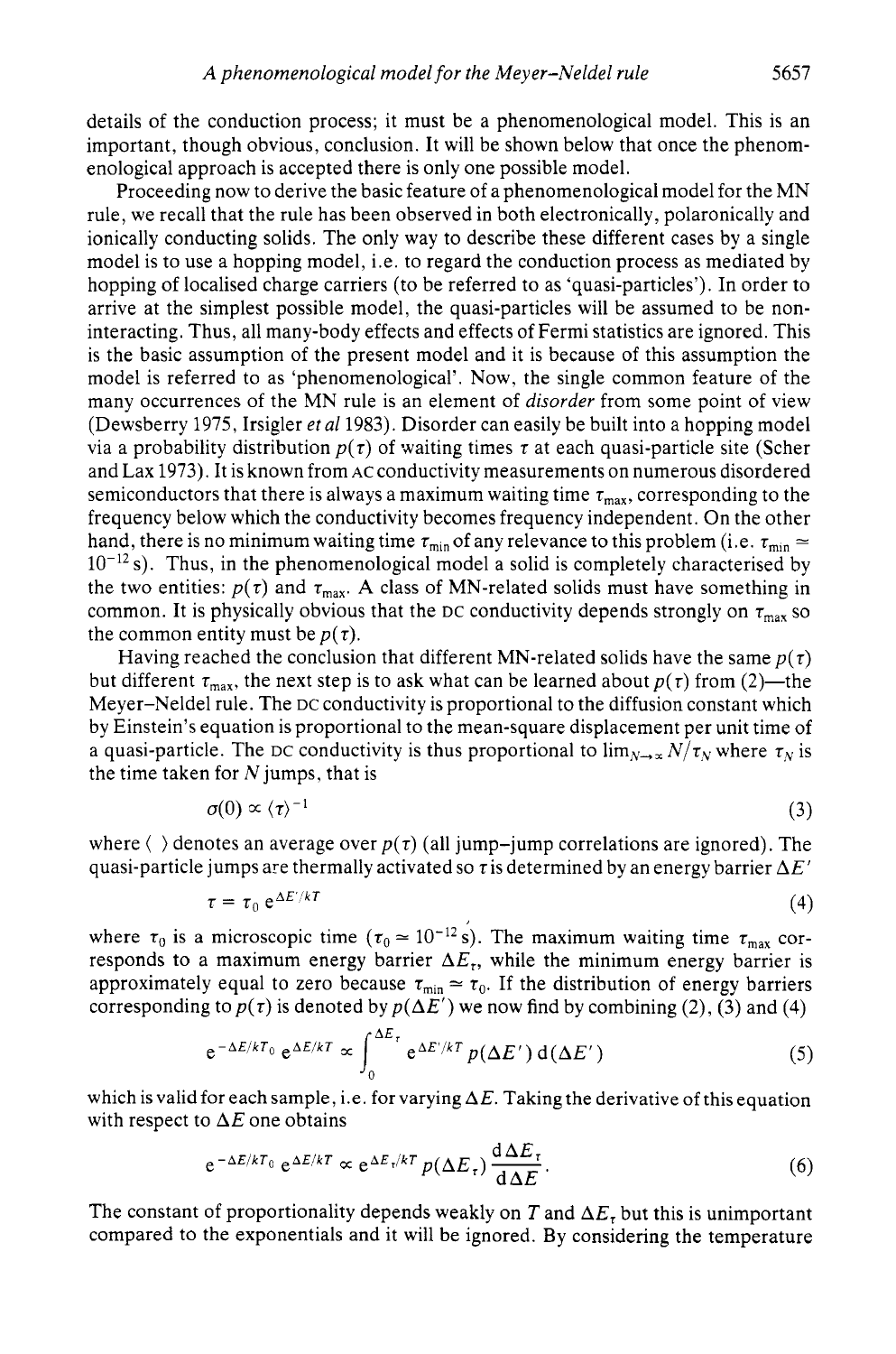dependence of both sides of (6), one finds that  $\Delta E = \Delta E_{\tau}$ . This is a manifestation of the above-mentioned fact that  $\sigma(0)$  and  $\tau_{\text{max}}$  are strongly correlated. Equation (6) now becomes

$$
p(\Delta E') \propto e^{-\Delta E'/kT_0}.\tag{7}
$$

Thus, once the phenomenological approach is accepted, one is led to a unique model for the MN rule based on an exponential distribution of energy barriers. The exponential energy barrier distribution is well known. It has been used, e.g. for describing **AC**  conductivity of hollandite (Bernasconi *er a1* 1979), dispersive transport in a-Si : H (Hvam and Brodsky 1981), structural relaxation of amorphous germanium (Olsen 1986), and dielectric polarisation phenomena in glasses (Thurzo *er a1* 1975). **A** brief review of the history of the exponential energy barrier distribution has been given by Macdonald (1985).

# **3. Themodel**

It is well known that variations in quasi-particle jump distance are of little importance compared to the large variations in waiting times. This fact may be built into the model by adopting the Scher-Lax approach (1973) and regarding the disordered semiconductor as a regular lattice with randomly varying jump frequencies, and this approach is adopted here. It is convenient to speak of jump frequencies *y* instead of waiting times, these two quantities are related by  $\gamma = \tau^{-1}$  so the jump frequency is given by

$$
\gamma = \gamma_0 e^{-\Delta E'/kT} \tag{8}
$$

where  $\gamma_0$  is the attempt frequency ( $\approx 10^{12}$  s<sup>-1</sup>) and  $\Delta E'$  is the energy barrier.

**As** mentioned, the MN rule is observed in disordered semiconductors. This is the same class of solids that is **known** to show strong frequency dispersion of the conductivity, and therefore it is of interest to evaluate the entire frequency-dependent conductivity of the model,  $\sigma(\omega)$ . This quantity can be calculated by the CTRW approximation, the simplest possible non-trivial mean-field approximation. In the CTRW  $\sigma(\omega)$  is given by (Scher and Lax 1973, Odagaki and Lax 1981)

$$
\sigma(\omega) = \frac{C}{T} \left[ -i\omega + \left\langle \frac{1}{\gamma + i\omega} \right\rangle^{-1} \right]
$$
\n(9)

where  $\langle \ \rangle$  denotes an average over the jump frequency probability distribution  $p(\gamma)$ , and *C* is a constant depending on the quasi-particle concentration, average jump distance, etc. Stes an average over the jump frequency probability<br>t depending on the quasi-particle concentration, average the quasi-particle concentration, as<br>frequency distribution is really a probability density:<br> $p(\gamma) = \frac{d\bar{p}}{d\gamma$ 

The jump frequency distribution is really a probability density:  $p(\gamma) \equiv d\tilde{p}/d\gamma$ . From this we find by means of (7) and (8) (Blumen *et a1* 1986)

$$
p(\gamma) = \frac{\mathrm{d}\tilde{p}}{\mathrm{d}\gamma} = \frac{\mathrm{d}\tilde{p}}{\mathrm{d}\Delta E'} \frac{1}{(\mathrm{d}\gamma/\mathrm{d}\Delta E')} \propto e^{-\Delta E'/kT_0} \frac{1}{\gamma} \propto \gamma^{-s} \tag{10}
$$

where

$$
s = 1 - T/T_0.
$$
 (11)

The maximum jump frequency is  $\gamma_0$  (corresponding to  $\Delta E_{\text{min}}' = 0$ ) while the minimum jump frequency is given by

$$
\gamma_{\min} = \gamma_0 e^{-\Delta E/kT} \tag{12}
$$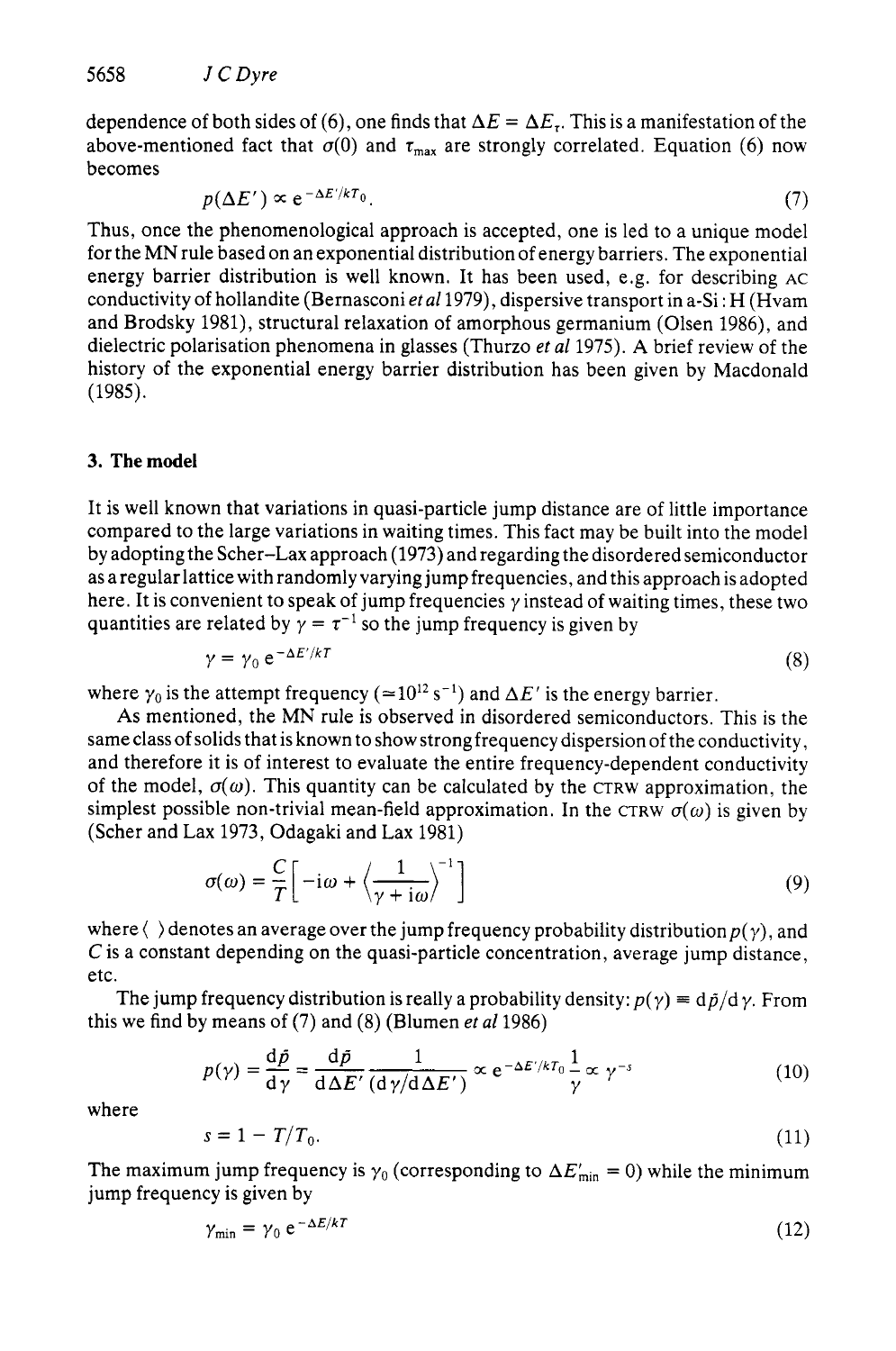where  $\Delta E$  as in § 2 is the maximum energy barrier  $(=\Delta E_r)$ . The normalised jump frequency distribution is given by

$$
p(\gamma) = \frac{1-s}{\gamma_0} \left(\frac{\gamma}{\gamma_0}\right)^{-s}.\tag{13}
$$

Here it has been assumed that  $\gamma_{\text{min}} \ll \gamma_0$  which is valid in all cases of interest and will be assumed throughout the paper. Also,  $s > 0$  will be assumed. This corresponds to the temperature range of interest in most experiments, namely  $T < T_0$ .

Proceeding now to calculate the conductivity we find for the **DC** conductivity

$$
\sigma(0) = \frac{C}{T} \langle \gamma^{-1} \rangle^{-1} = \frac{C}{T} \frac{s}{1-s} \gamma_0 \left( \frac{\gamma_{\text{min}}}{\gamma_0} \right)^s \tag{14}
$$

or

$$
\sigma(0) = \frac{C}{T} \frac{s}{1-s} \gamma_0 e^{\Delta E/kT_0} e^{-\Delta E/kT}.
$$
\n(15)

As expected we recover the MN rule. There is a factor of  $T<sup>2</sup>$  in the denominator differing from **(2),** but this is almost unobservable compared to the strong temperature dependence of the Boltzmann factor. The **AC** conductivity is independent of frequency for  $\omega \ll \gamma_{\text{min}}$  and equal to  $\sigma(0)$ . For frequencies around  $\gamma_{\text{min}}$  the conductivity begins to increase. In the limit  $\omega \ge \gamma_{\text{min}}$  (but still  $\omega \le \gamma_0$ ) it is easy to calculate  $\sigma(\omega)$ . In this regime one finds

$$
\left\langle \frac{1}{\gamma + i\omega} \right\rangle \simeq \frac{1 - s}{\gamma_0} \int_0^\infty \frac{(\gamma/\gamma_0)^{-s}}{\gamma + i\omega} d\gamma = \frac{1}{\gamma_0} \frac{(1 - s)\pi}{\sin(s\pi)} \left( \frac{i\omega}{\gamma_0} \right)^{-s} \tag{16}
$$

and since the i $\omega$ -term of (9) is negligible,  $\sigma(\omega)$  is simply given by

$$
\sigma(\omega) = \frac{C}{T} \gamma_0 \frac{\sin(s\pi)}{(1-s)\pi} \left(\frac{i\omega}{\gamma_0}\right)^s \qquad \gamma_{\min} \ll \omega \ll \gamma_0. \tag{17}
$$

Thus a power-law frequency dependence of the conductivity results, with the exponent  $s = 1 - T/T_0$ . It must be emphasised, however, that  $\sigma(\omega) \propto \omega^s$  with  $s = 1 - T/T_0$  is a direct consequence of (13); the CTRW approximation really only enters in the calculation of the constant of proportionality. The evaluation of  $\sigma(\omega)$  for all  $\omega$  has been discussed by Macdonald (1985).

#### **4. The phenomenological model and the experimental situation**

As shown above, the phenomenological model implies a power-law frequency dependence of the **AC** conductivity. This is a striking prediction which can be easily checked experimentally, it seems. And indeed, all disordered semiconductors exhibit a  $\omega^s$ behaviour of the **AC** conductivity where s is always less than one and always tends to one as T tends to zero (Jonscher 1977, Long 1982). Still, these experimental findings can not be taken as evidence for the model. The reason is the following. For most solids *AE/*   $kT_0$  is not *very* much larger than one and therefore it is necessary to go to temperatures well below  $T_0$  in order to observe a power-law behaviour of  $\sigma(\omega)$  covering a wide frequency range. But at low temperatures, the above model is hard to distinguish from another phenomenological model which has nothing to do with the MN rule. This model,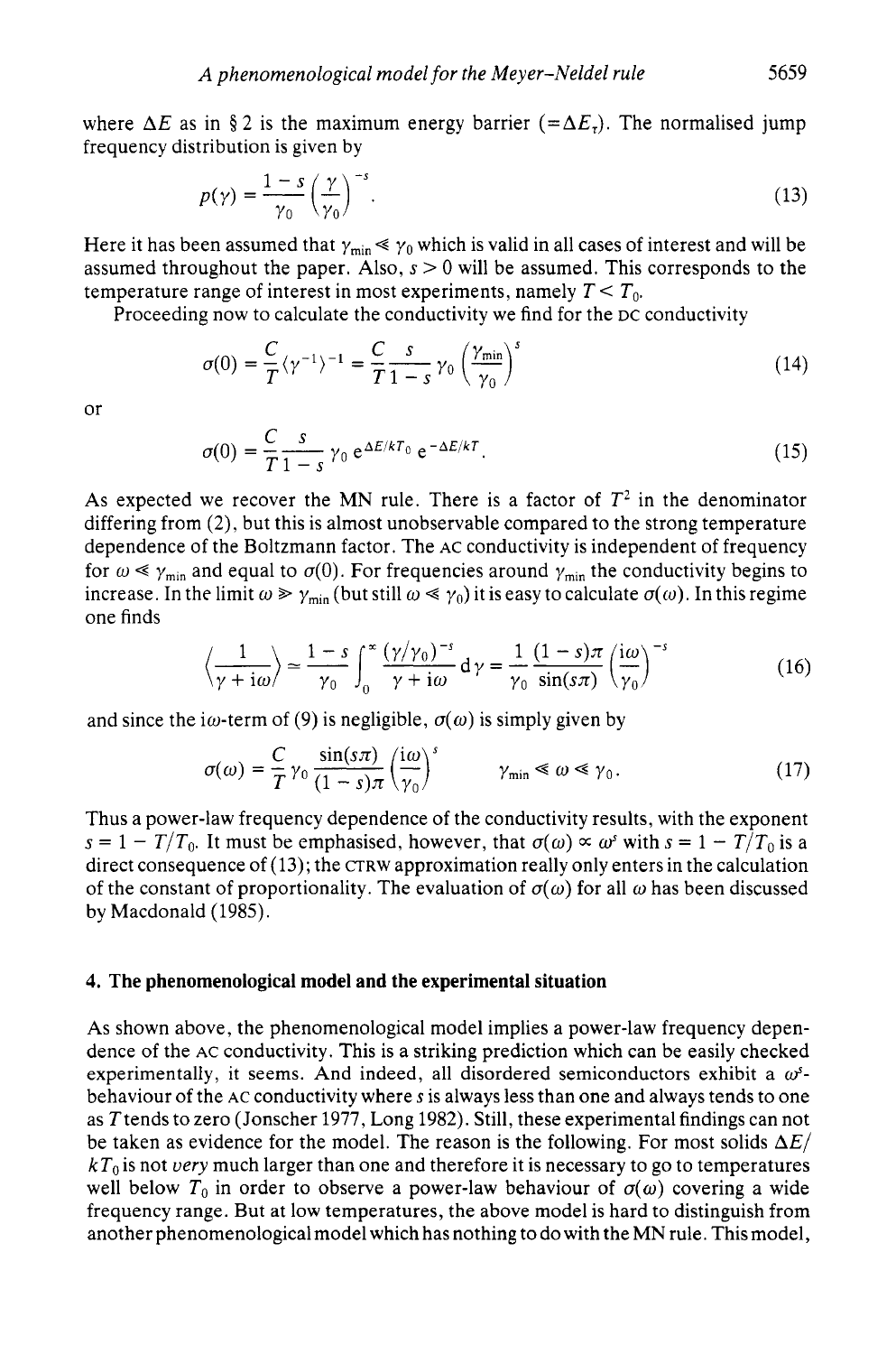which corresponds to the  $T_0 \rightarrow \infty$  and  $\gamma_0 \rightarrow \infty$  limit of the MN-rule model, predicts that (Dyre 1985a)

$$
\sigma(\omega) = \sigma(0) \frac{i\omega \tau}{\ln(1 + i\omega \tau)}
$$
\n(18)

where  $\tau = \gamma_{\min}^{-1}$ . This formula implies an AC conductivity which is very close to a power law  $\sim \omega^s$  where *s* at low temperatures is given by (Dyre 1985b)

$$
s = 1 - T/T_1 \t kT_1 = \frac{1}{2}\Delta E.
$$
 (19)

Here  $\Delta E$  as usual denotes the activation energy of  $\sigma(0)$ . Obviously, accurate measurements of the AC conductivity are necessary in order to distinguish the MN-rule model from the model behind (18).

It seems that few measurements of  $\sigma(\omega)$  have been carried out on the same samples that have been reported to obey the MN rule. Searching the literature, the author only found one example of this. In an Ag ionically conducting glass the exponent  $s$  is equal to 0.7 at  $T = 119$  K and at  $T = 134$  K (Almond *et al* 1985). This is consistent with (11) because the Meyer-Neldel temperature  $T_0$  of this glass is 450 K.

## **5. The Meyer-Neldel rule as a consequence of a glass transition**

In this section the origin of the MN rule is discussed. First one may ask whether  $T_0$  is to be interpreted as a real physical temperature or whether  $kT_0$  is just a characteristic energy. The latter point of view is held by the workers postulating exponential band tails (Roberts 1971, Adler 1982, Cohen *et a1* 1984) and by Kemeny and Rosenberg (1970) who link  $T_0$  to the Debye temperature which really is an energy scale. Here, we shall suggest that  $T_0$  *is* a real physical temperature, namely a glass transition temperature.

Remember that the MN rule implies that the DC conductivity at  $T = T_0$  is independent of  $\Delta E$ . According to the phenomenological model, as *T* rises towards  $T_0$  the deepest energy minima become less important for the determination of  $\sigma(0)$  and right at  $T = T_0$ they are not important at all. This is reflected by the fact that  $p(\gamma) \propto \gamma^{-s}$  becomes  $p(\gamma) =$ constant at  $T = T_0$ . When the deepest energy minima lose their importance it is obvious that  $\sigma(0)$  becomes independent of  $\Delta E$ , the maximum energy barrier. In the  $\Delta E' \rightarrow 0$ limit, energy maxima and energy minima are indistinguishable so the population of energy maxima becomes non-vanishing at  $T = T_0$ . This means that the picture of activated conductivity breaks down in the setting of an exponential energy barrier distribution, so that the model does not apply for  $T > T_0$ .

What happens at  $T_0$  is hinted at by the exponential energy barrier distribution itself. Since on the average  $\Delta E' = \text{constant} - E'$ , where *E'* is the energy of the state which has the barrier  $\Delta E'$  to its surrounding states, we find immediately from (7)

$$
n(E') \propto e^{E'/kT_0} \tag{20}
$$

where  $n(E')$  is the density of energy levels. It must be emphasised that (20) refers to the quasi-particle-lattice interaction energy and does not include any quasi-particle 'kinetic energy'. A macroscopic system with the density of energy levels given by (20) undergoes a phase transition at  $T = T_0$  to a state of zero entropy (a Gibbs-DiMarzio glass transition (Gibbs and DiMarzio 1958)). The system is 'frozen' into its lowest lying energy levels. A quasi-particle is only a microscopic system, but still (20) implies that the quasi-particle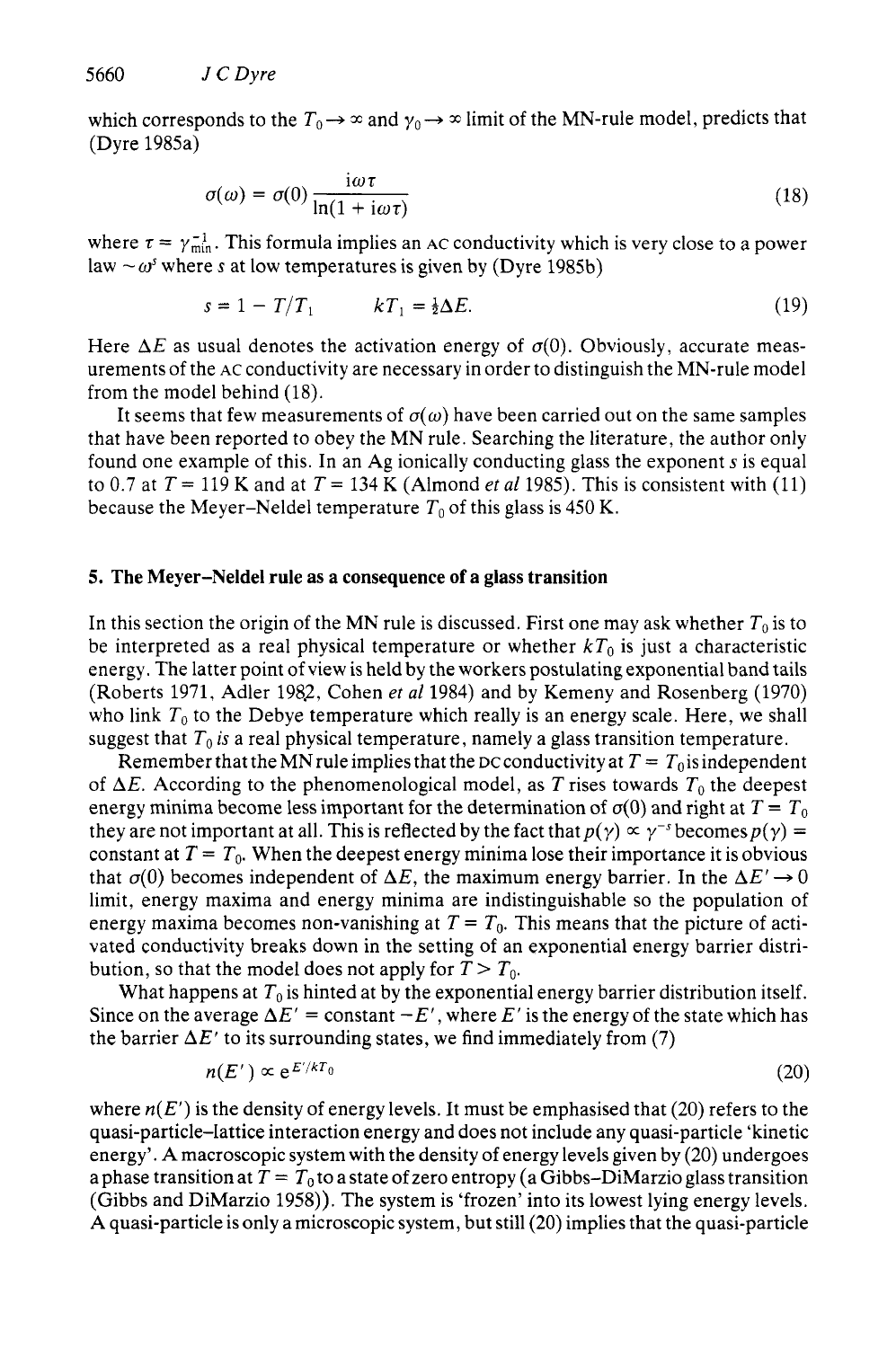energy fluctuations decrease drastically below  $T_0$ . A guess of what happens at  $T_0$  is that the relevant lattice degrees of freedom freeze, so that the quasi-particles for  $T < T_0$  are unable to exchange potential energy with the lattice. By freezing, the crystallisation of the liquid state is not necessarily meant. In general, it could be a freezing-in of the various kinds of lattice defects that determine the quasi-particle energy. When the lattice freezes, the quasi-particle-lattice interaction energy *E'* becomes a function of the quasi-particle coordinates only. This function is more or less random in space and (20) then just expresses the probability of finding energy *E'* at a given quasi-particle position. In summary, it is conjectured that the MN rule and (20) are consequences of a frustration of thermal equilibrium at  $T_0$ . The frustration takes place on cooling at the sample preparation. If this picture is correct, the element of disorder common to all occurrences of the MN rule simply derives from a freezing of thermal disorder at *To.* 

A frustration of thermal equilibrium can be referred to as a glass transition. The concept is here used in a generalised sense, often one only speaks of a glass transition in connection with the solidification of supercooled liquids. The idea that the MN rule is due to a glass transition, is not new. Busch (1950) suggested that the MN rule for extrinsic semiconductors derives from a freezing of the donor concentration during cooling after the sample preparation (Metselaar and Oversluizen 1984). This idea has been generalised here to the conjecture that the MN rule universally is a consequence of a glass transition. It must be emphasised, however, that at present this is only aconjecture.

## **6. Generalisation of the model. A model for the compensation effect in heterogeneous catalysis**

The topic of this section is the generalisation of the phenomenological model to deal with the compensation effect in contexts other than electrical conductivity. By the compensation effect is meant the phenomenon that the reaction rate *K* for a class of related rate processes is given by

$$
K = \text{constant} \times e^{\Delta E/kT_0} e^{-\Delta E/kT}.
$$
 (21)

In this more general setting *To* is often referred to as the isokinetic temperature. To be specific we shall discuss only the compensation effect in heterogeneous catalysis (Cremer 1955, Sinfelt 1969, Galwey 1977), but it is straightforward to generalise the considerations below to deal with other cases. First, a note of caution: There is considerable evidence that the great majority of reported regularities following (21) is in error and has arisen only by an incorrect treatment of data (Exner 1973, Krug *et a1* 1976). The compensation effect in chemistry is therefore a less mature subject than the MN rule in physics, which is firmly established. However, there is agreement in the literature that genuine examples of compensating systems also exist in chemistry. It is these systems to which the model described below applies.

In the present model heterogeneous catalysis is regarded as the result of many possible reaction sequences, each sequence consisting of many intermediate steps. The intermediate states are situated at local energy minima in the abstract reaction coordinate space and an intermediate reaction is a thermally activated 'jump' between two adjacent minima. This is analogous to quasi-particle jumps in ordinary space and the overall reaction rate *K* becomes the analogue of  $\sigma(0)$ . Because of the complexity in the model, a statistical approach is needed for the calculation of *K.* Analogously to the MN-rule case it can now be shown that an exponential energy barrier distribution implies (21).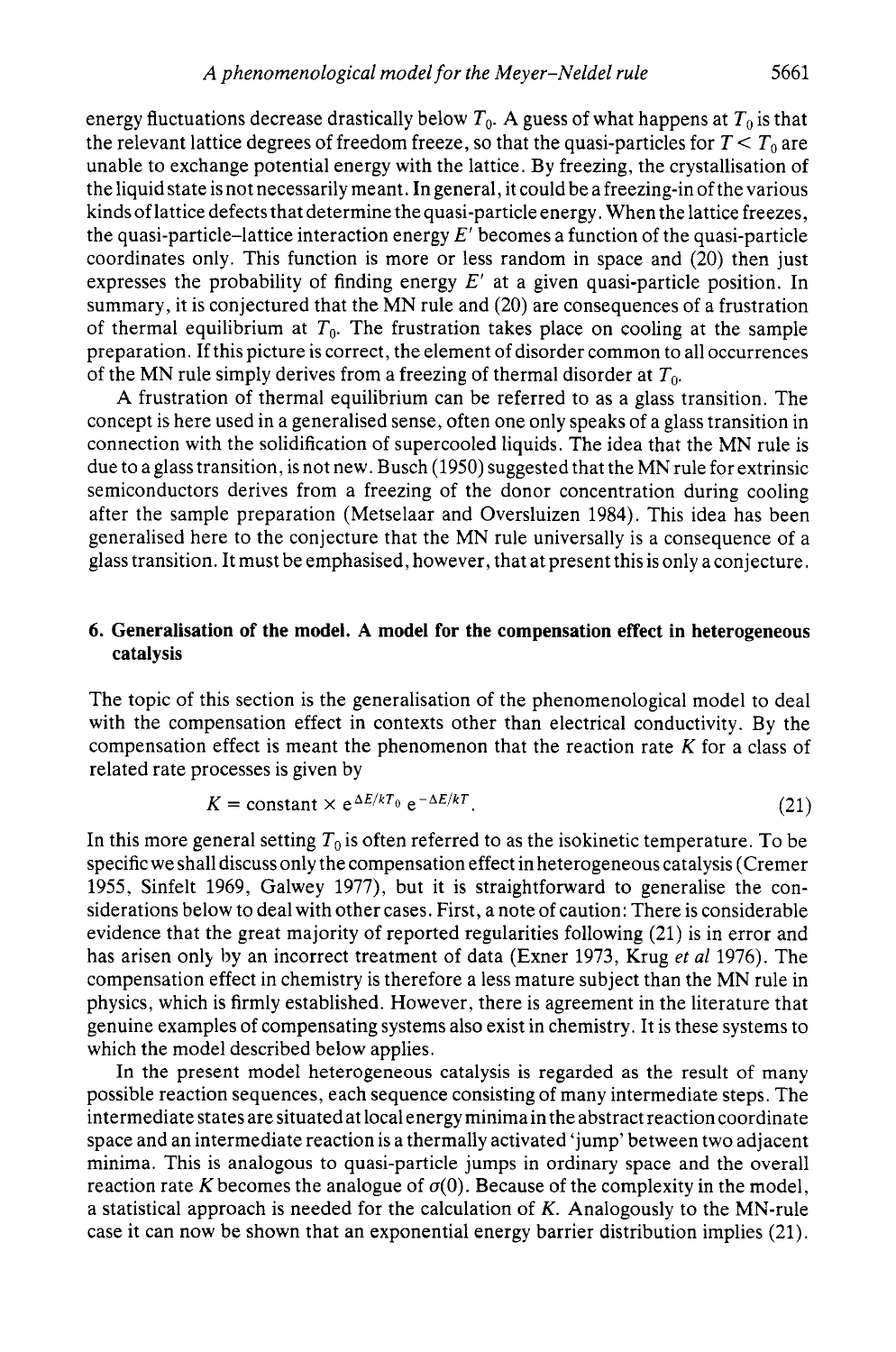As in § *5,* the exponential distribution is conjectured to derive from a glass transition at *To.* The glass transition is here the freezing of the relevant catalyst surface degrees of freedom-they determine the energy function in reaction coordinate space.

If this model is correct there is no such thing as *the* mechanism of a heterogeneous catalytic reaction. Many different reaction sequences contribute to the overall reaction, and the whole thing is so complex that a statistical approach is necessary. Actually, the complexity of heterogeneous catalysis is commonly recognised to the extent that the mechanism of catalysis is often referred to as 'black magic'. Once the statistical approach is accepted, however, the argumentation of **9** 2 applies from which it can be concluded that the model is unique in the sense that only an exponential energy barrier distribution is possible if the compensation effect is to be reproduced (assuming  $\Delta E_{\text{min}}' = 0$ ).

The model implies that interesting time-dependent phenomena must be present in connection with the compensation effect. As a consequence of the exponential energy barrier distribution, it is predicted that a power-law, time or frequency dependence should be observed in chemical relaxation experiments with an exponent  $s$  given by (11).

## **7. Summary and discussion**

The MN rule is a universal phenomenon and this fact emphasises the need for a phenomenological model. As shown in § 2, once the phenomenological approach is accepted there is only one possible model, namely that based on an exponential distribution of energy barriers. The exponential barrier distribution is well known; an early study of it was given by Macdonald (1963). And the idea of deriving the MN rule from a distribution of energy barriers goes back to Henisch (1951), who argued that a gaussian distribution of energy barriers leads to a behaviour in qualitative agreement with the MN rule. The phenomenological model thus contains few new ideas; it is just an attempt to present a coherent picture of conductivity in MN semiconductors. Though the model was constructed to explain the DC properties, it implies a perhaps surprising prediction of a correlation between the MN rule and the AC properties:  $\sigma(\omega) \propto \omega^s$  where  $s = 1 - T/T_0$  $(83)$ .

The experimental situation is complex and there exists no conclusive evidence in favour of the model. The MN rule is observed in disordered semiconductors, exactly the same class of solids that is known to show a power-law frequency dependence of the **AC**  conductivity. This, and the fact that the exponent s always obeys  $s < 1$  and  $s \rightarrow 1$  for  $T \rightarrow 0$ , is in agreement with model predictions, but it cannot be taken as evidence for the model as discussed in **9 4.** Careful experiments are needed, for instance measuring  $s(T)$  as  $T \rightarrow 0$ .

In § *5* it was suggested that the MN rule is a consequence of a glass transition. It was conjectured that the exponential energy barrier distribution follows from a freezing-in of the lattice degrees of freedom defining the quasi-particle energy, i.e. of the various relevant lattice defects. **In** this picture both the MN rule and the conductivity dispersion are ultimately consequences of broken ergodicity (Palmer 1982). The previously mentioned measurements on an Ag ionically conducting glass by Almond *et a1* (1985) fit nicely into this yet somewhat speculative idea; here the MN temperature  $T_0$  is equal to the melting temperature of the glass, i.e. the glass transition temperature.

At  $T = T_0$  the phenomenological model breaks down and a kind of a phase transition is expected. In particular, the conductivity becomes frequency independent at this temperature. Usually it is not possible to measure at this high temperature. Some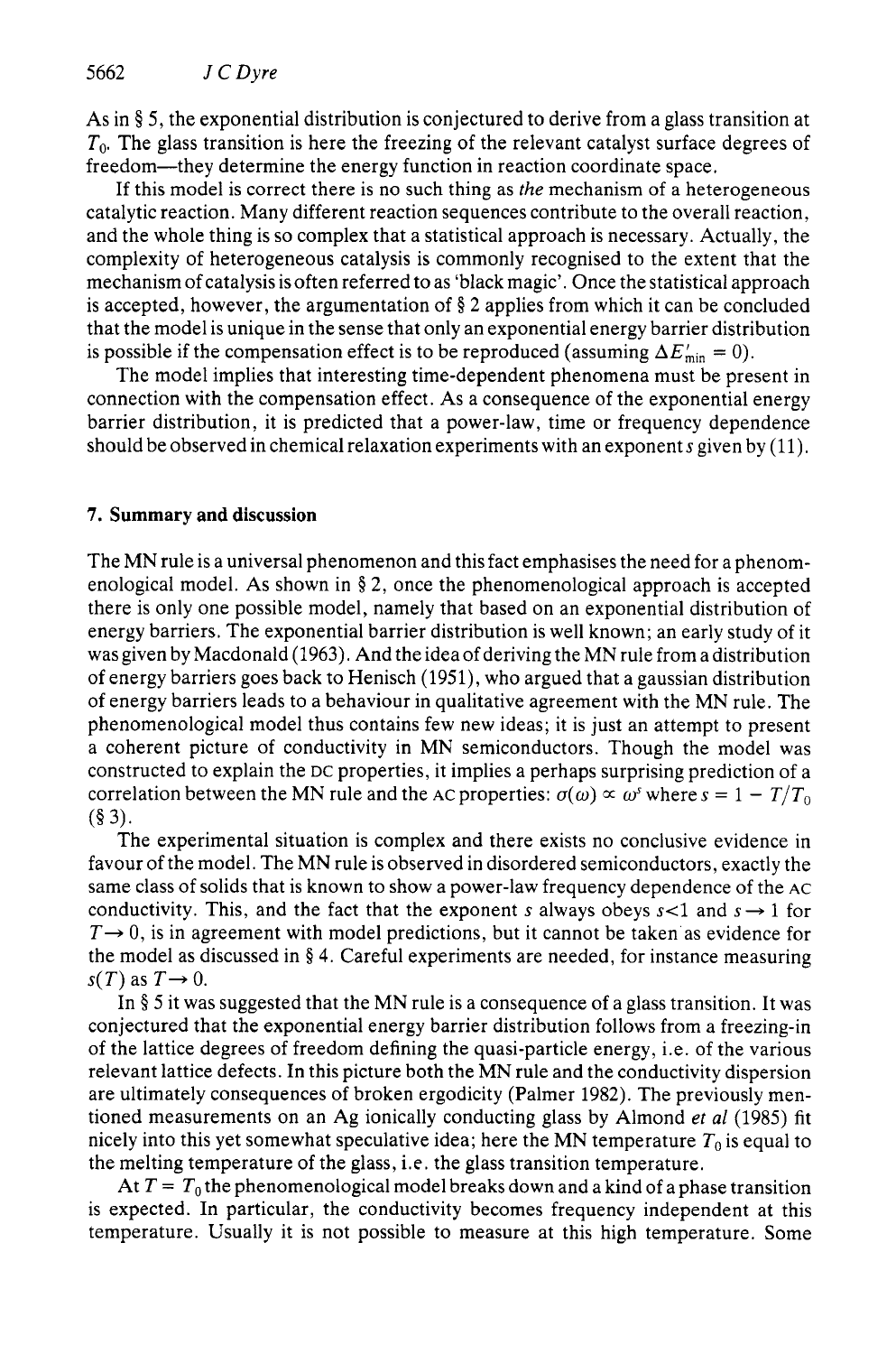experiments at  $T_0$  have been carried out, though, and there are signs of something happening at  $T_0$  as signalled by a small discontinuous change of activation energy (figure 1 of Weichman and Kuiel(1970), figure 1 of Irsigler *et a1* (1983)). Further experiments near  $T_0$  would be very interesting.

The MN rule is only one manifestation of the very general compensation effect. The need for a universal explanation is increasingly realised, and this problem has been addressed by several authors recently suggesting various modifications of rate theory (Conner 1982, Peacock-López and Suhl 1982, Khait 1983, McCoy 1984). In this paper rate theory has been assumed to apply. It is straightforward to generalise the phenomenological model to deal with the compensation effect in general, as was discussed in § 6 exemplified by the case of heterogeneous catalysis. Quasi-particle jumps in ordinary space are replaced by reactions in the abstract reaction coordinate space, but the exponential energy barrier distribution remains unchanged. The basic assumptions of the generalised model are: (i) the existence of an element of disorder, and (ii) that the overall reaction is the result of many reaction sequences acting in parallel, eachsequence involving many intermediate steps. The reaction sequences may differ in their intermediate states, or they may involve the same intermediate states where, however, the precise energetics of the reaction path alter (Bond 1985). In the model the overall reaction rate becomes the analogue of the DC conductivity of the MN rule, and the uniqueness of the generalised model can be proved just as in § 2.

As in § 5 it may be argued that a glass transition at  $T_0$  is the origin of the exponential energy barrier distribution of the generalised model. It is interesting that the compensation effect almost always involves solids. These solids must contain an element of disorder deriving from a freezing of thermal disorder at  $T_0$ , if the ideas of § 5 are correct. **As** regards the observation of the compensation effect in liquid solutions (Leffler 1955), it is hard to see how the glass tramition idea can apply, though.

The generalised model predicts a power-law time dependence of chemical relaxation experiments and also that a kind of phase transition must occur at  $T_0$ . It would be very interesting to have these predictions tested experimentally.

#### **Acknowledgments**

The author gratefully acknowledges inspiration and encouragement from N B Olsen and several useful improvements of the manuscript suggested by Professor J R Macdonald.

#### **References**

Adler D 1982 *Sol. Energy Mater.* **8** 53 Almond D P, Duncan G K and West **A** R 1985 *J. Non-Cryst. Solids* **74** 285 Bernasconi J, Beyeler H U, Strassler **S** and Alexander S 1979 *Phys. Rev. Len.* **42** 819 Blumen **A,** Klafter J and Zumofen G 1986 *Fractals in Physics* ed. L Pietronen Bond G C 1986 *Z. Phys. Chem.* **144** 21 Busch G 1950 *Z. Angew. Marh. Phys.* **1** 81 Carlson D E and Wronski C R 1979 *Amorphow Semiconductors, Topics in Applied Physics* vol36. ed. M H Brodsky (New York: Springer) **p** 287 Cohen M H, Economou E N and Soukoulis C M 1984 *J. Non-Cryst. Solids 66* 285 Conner W C 1982 *J. Catal.* **78** 238 Cremer E 1955 *Adu. Catal.* **7** 75 Dewsberry R 1975 *J. Phys.* D: *Appl. Phys.* **8** 1797